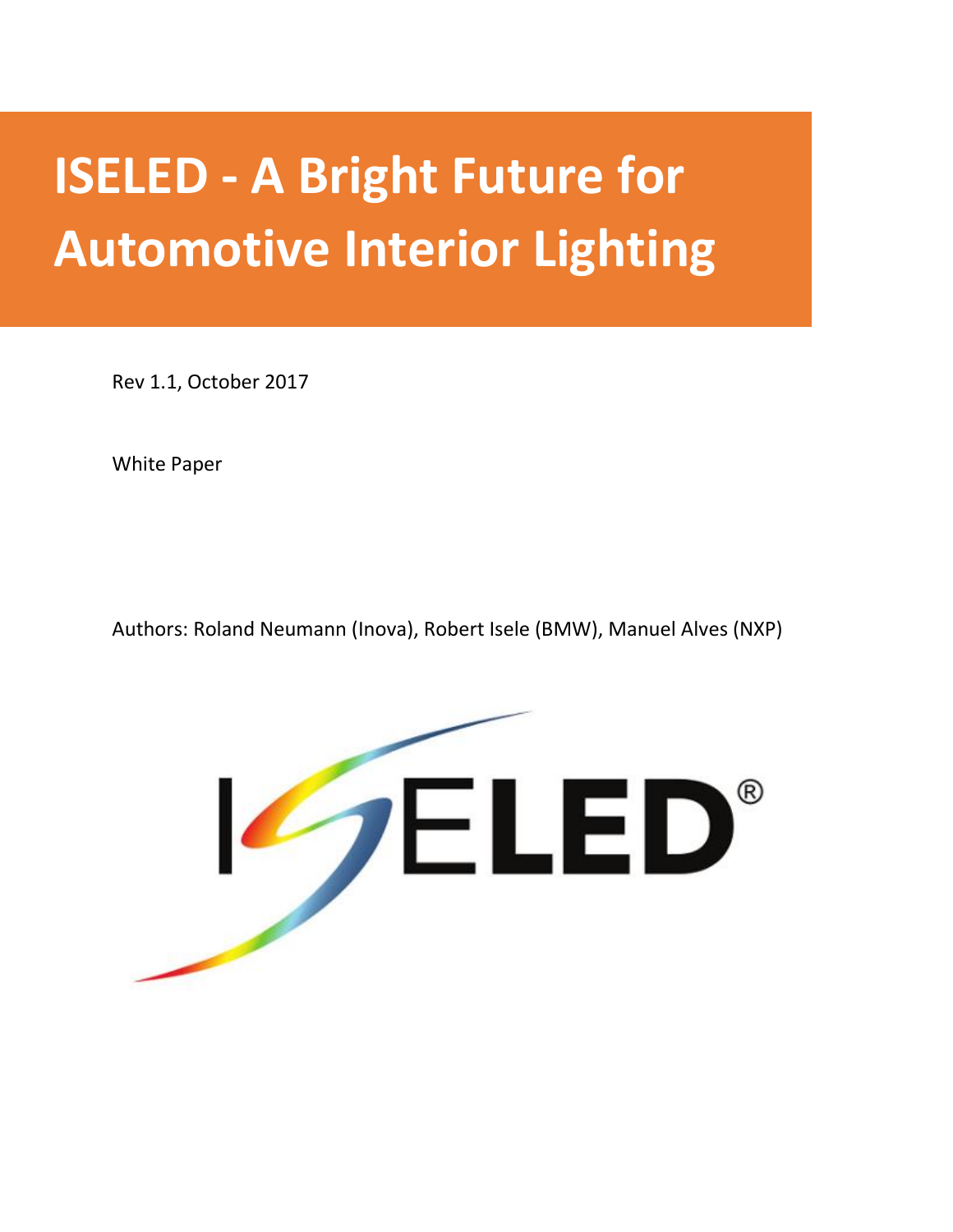## Contents

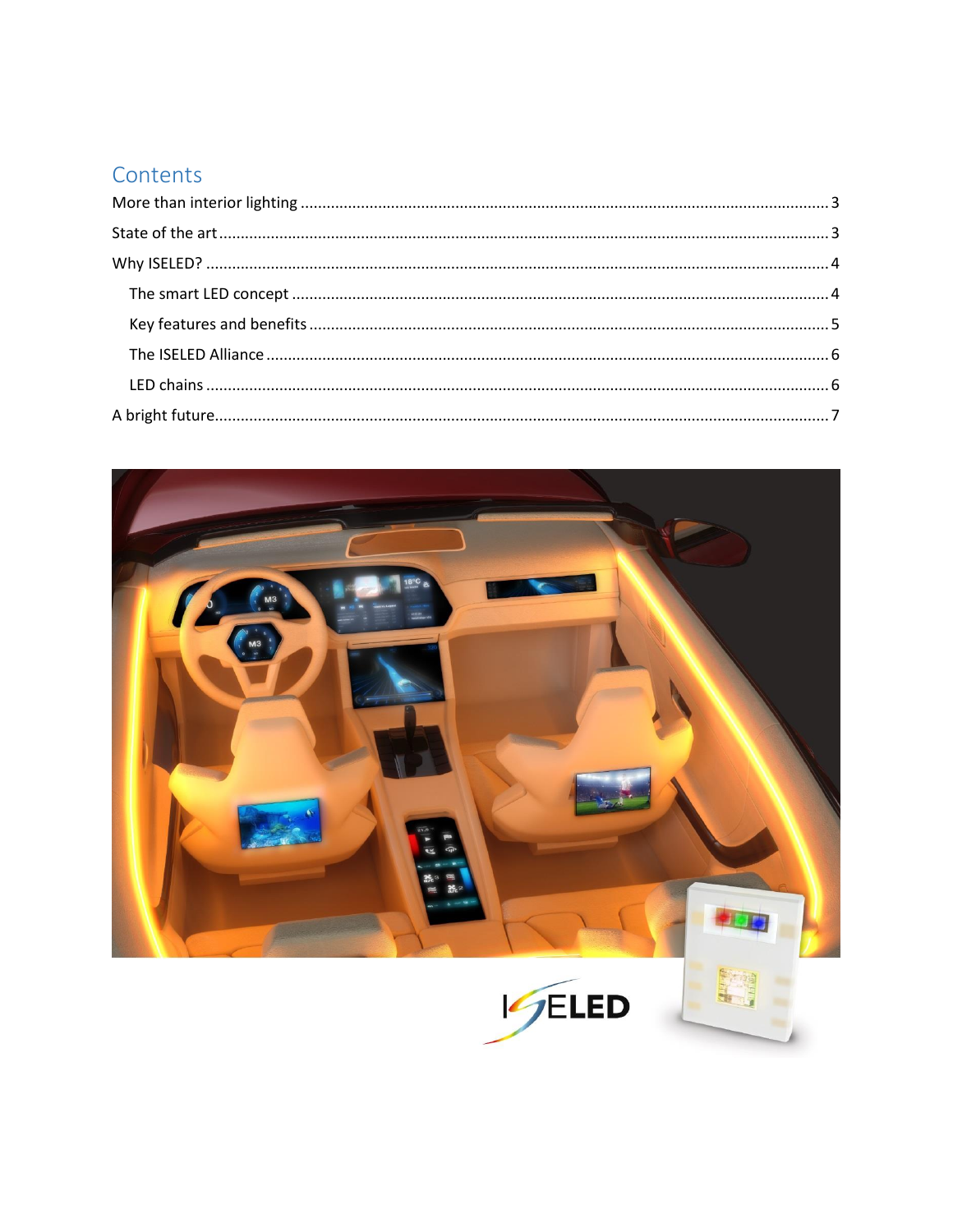## <span id="page-2-0"></span>More than interior lighting

Interior lighting was originally developed to orient the driver in the cockpit when natural light was not sufficient to support the readability of the instruments and switches. Later, illumination began to play a role in enhancing the car's interior design and became an important brand differentiator. Over time the branding of different car makes has become aligned with a company's overall corporate identity, triggering the application of high standards for brightness and color purity. In the early 1990s BMW introduced a significant shift in lighting when it changed the main light source for all instruments and switches to LED technology. This ushered in a first standard for illumination and defined major requirements on the LED.

The first ambient light effects with indirect lighting were introduced in the early 2000s in several premium cars and interior lighting continues to evolve to create new user experiences and reinforce brand identity in much the same way as exterior lighting developed. In fact, upcoming features for autonomous driving lighting effects promise to deliver new ways of interacting with the driver and passengers inside the cabin, creating another communication channel or a sort of new Human Machine Interface (HMI).



*Courtesy of BMW*

## <span id="page-2-1"></span>State of the art

Up to 80 LEDs are in today's car interiors and they support a variety of features. There are technology limitations for supporting the range of brightness and color accuracy required and expected by consumers. Manufacturing efficiency has become a significant challenge; consider that every single LED needs calibration as well as special binning. Additionally, when mounted inside the car, LEDs still require dedicated control/compensation to maintain their brightness and color regardless of temperature changes, and that's just considering static lighting.

These challenges will increase as dynamic lighting effects come on the scene with new functions to assist the driver. Indeed, many more LEDs, along with their associated high-speed communications to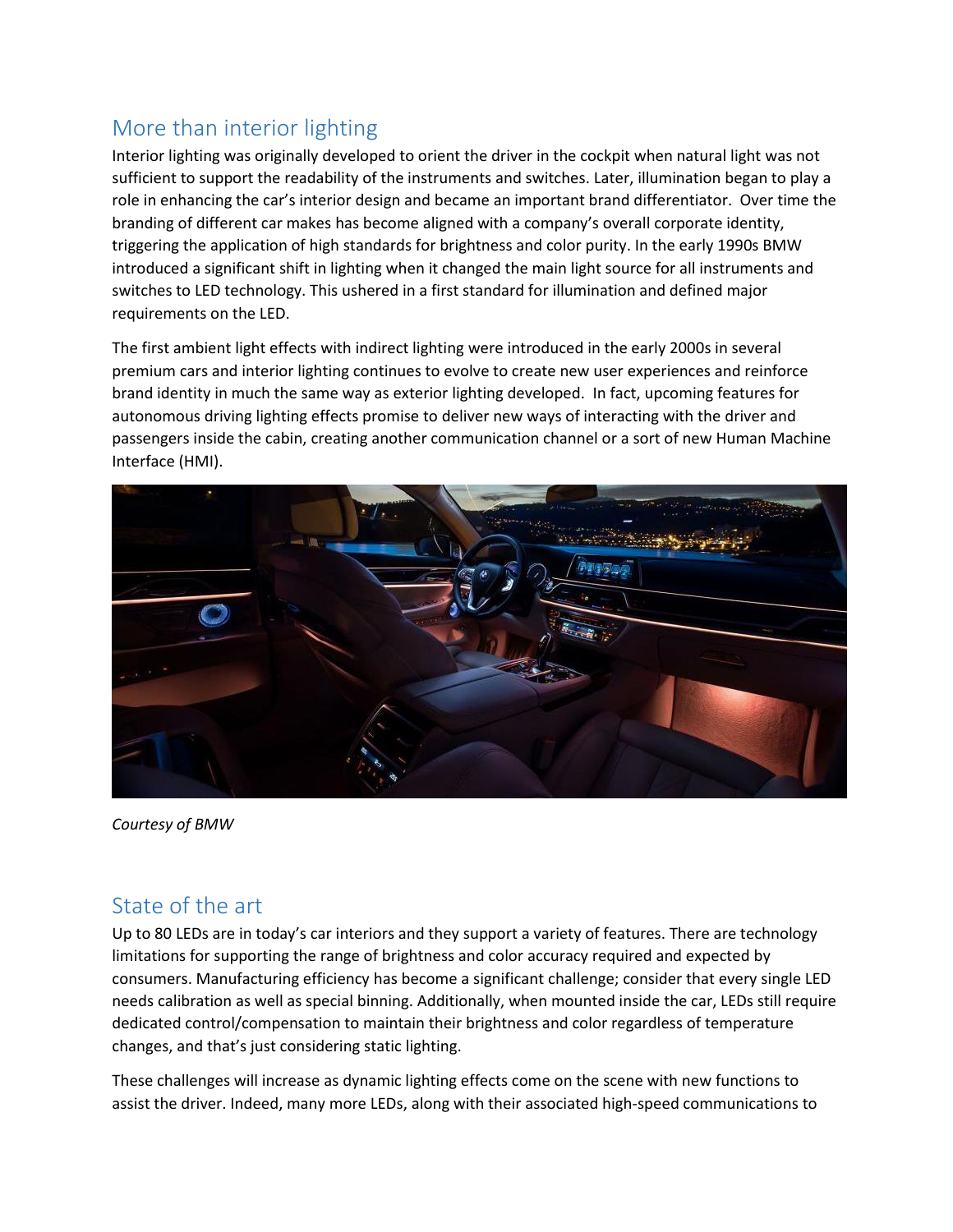ensure a deterministic and safe rendering of various lighting scenarios, promise to introduce a good deal of complexity

New tools and software components are needed to orchestrate the effects to be deployed on fast lightweight communication links, including safety considerations that are specific to automotive.

The car needs smarter LEDs!

### <span id="page-3-0"></span>Why ISELED?

#### <span id="page-3-1"></span>The smart LED concept

To overcome the limitations in existing in-vehicle LED lighting architectures and specific issues with calibration and communication, Inova Semiconductors joined forces with BMW to develop alternative solutions. The result of the collaboration was a new concept called ISELED. The basic idea behind ISELED is to shift the costly external processes for ensuring stable light parameters – brightness and color stability to embedded processing in the RGB LED itself. This means that the LED is "digitized" so that it can be addressed via a "lean" protocol – just like any other digital component – using only the target parameters for color and brightness.



*The smart LED concept*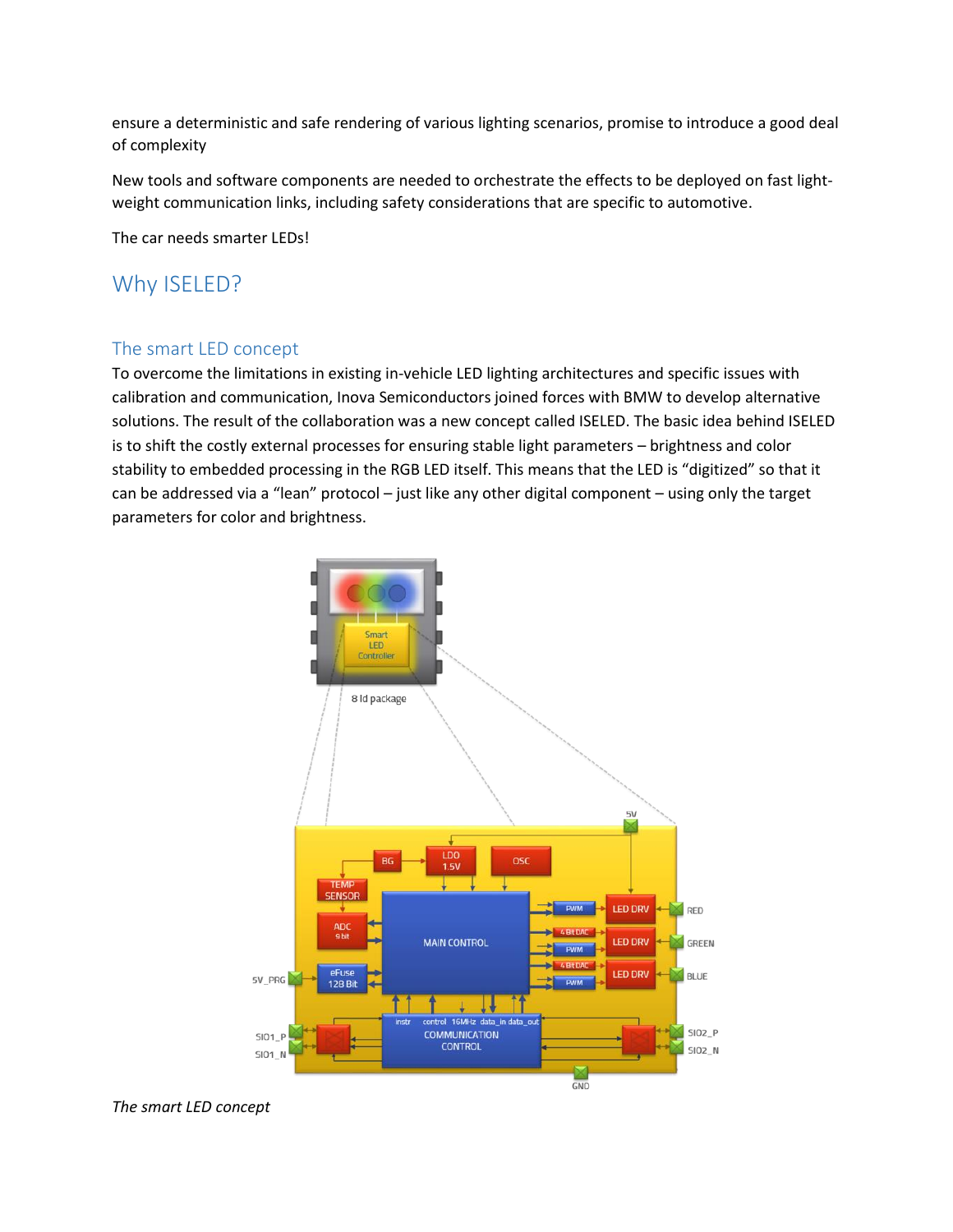#### <span id="page-4-0"></span>Key features and benefits

- The serial protocol with embedded clock reduces the wiring effort. Only one differential line is required (SPI requires five).
- Differential communication in the chain (in contrast to single-ended SPI) maximizes robustness against EMC disturbances.
- Single-ended communication with the microcontroller is automatically recognized, which simplifies the interfacing and supports the usage of every microcontroller.
- No power consumption when there is no data communication. The LEDs maintain their brightness and color without the need of a refresh. So, if the color does not change, then no power for communication is required.
- As only changes in color are transmitted, with no refresh required, this minimizes communication bandwidth.
- Optional CRC protection detects communication errors.
- The half-duplex, bidirectional communication enables diagnostic data reads.



*ISELED software architecture*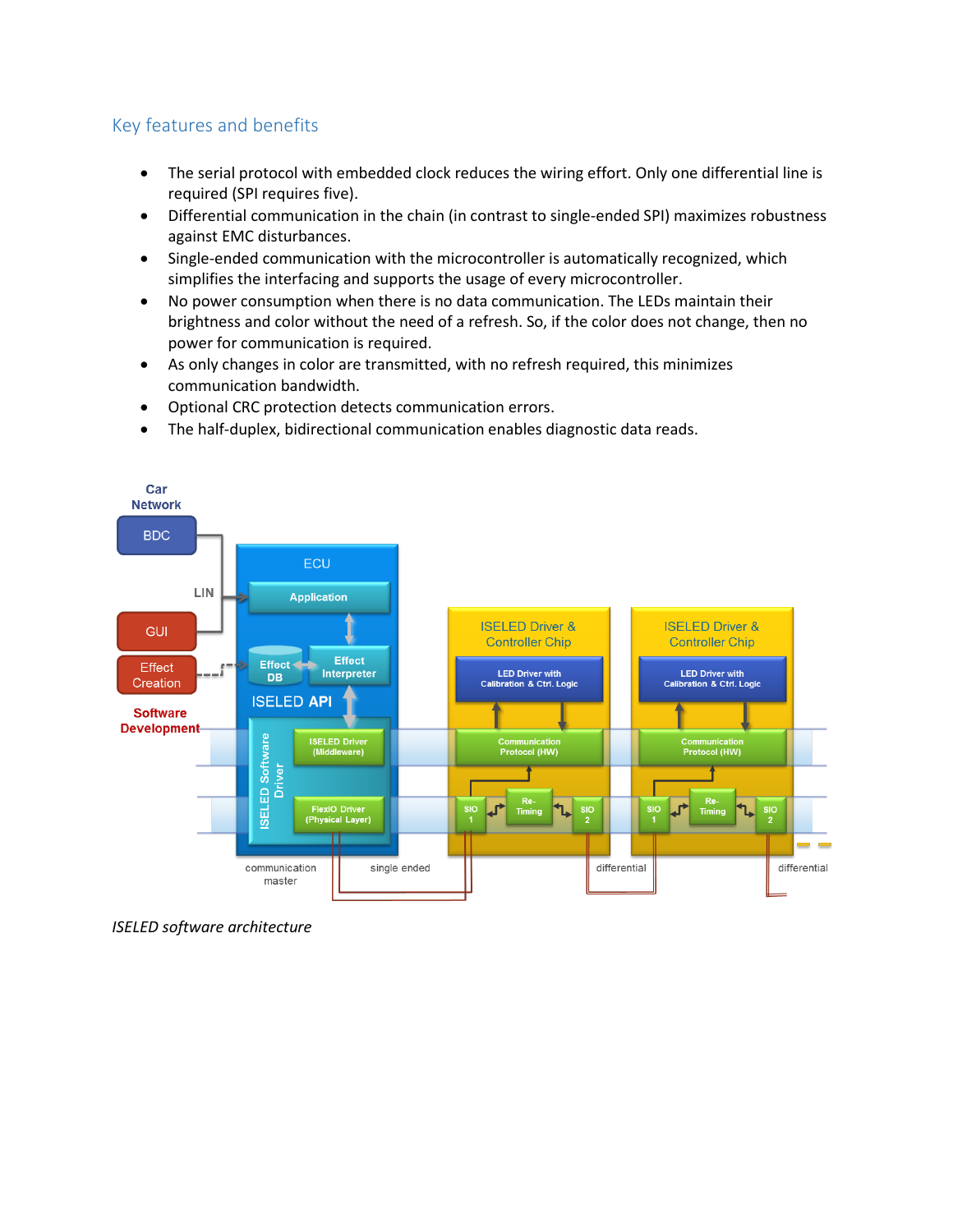#### <span id="page-5-0"></span>The ISELED Alliance

The ISELED Alliance was started in autumn 2016 with the founder members Dominant Opto Technologies (LED manufacturer), NXP (system controller), TE Connectivity (connectivity) and Pforzheim University of Applied Sciences (optical measuring systems).

Inova's goal for ISELED was not just to create an innovative LED concept; Its objective was to offer customers an all-inclusive system solution with compatible hardware components and the corresponding software. The software includes the matching driver for the NXP controller and ISELED now comes with the first user software designed by LucieLabs, a French IoT start-up and a new member of the alliance. It allows for the design of individual light scenarios and the convenient control of these via smartphone.

More recently, French automotive supplier Valeo joined the alliance. With its strong focus on LED lighting in the car interior, it contributes important aspects from a user's perspective to the alliance, and therefore participating to the development of smart LEDs for smarter cars.

#### <span id="page-5-1"></span>LED chains

The centerpiece of the new digital LED is a tiny controller chip of just 1 mm<sup>2</sup> area designed by Inova. The three color LEDs – red, green and blue – are embedded by Dominant Opto Technologies in a compact housing measuring just 3 \* 4 \* 0.6 mm. This provides the required current sources and communication logic for driving and addressing the LEDs, and also includes all circuits and control functions required for calibrating the three individual LEDs precisely to the color and brightness reference values during final test at Dominant. This can all be carried out without the need for the usual binning and barcoding of the LEDs.

The characteristics are then stored in a small memory directly in the LED controller so that they can be used as corrective values when addressing the LEDs. In addition, a temperature sensor is integrated and calibrated during the chip test, which determines the current temperature of the LEDs and adjusts the brightness based on it.

Since the entire "data overhead" of all LED characteristics during the data transfer between the system controller and the LED strips falls away, the only remaining task of the communications protocol is to transmit the actual light control commands, which is not too different from addressing pixels on a display. Data is transmitted in a differential and highly EMC-friendly manner using only 2 Mbit/s, via an unshielded two-wire line woven into the vehicle cable harness.